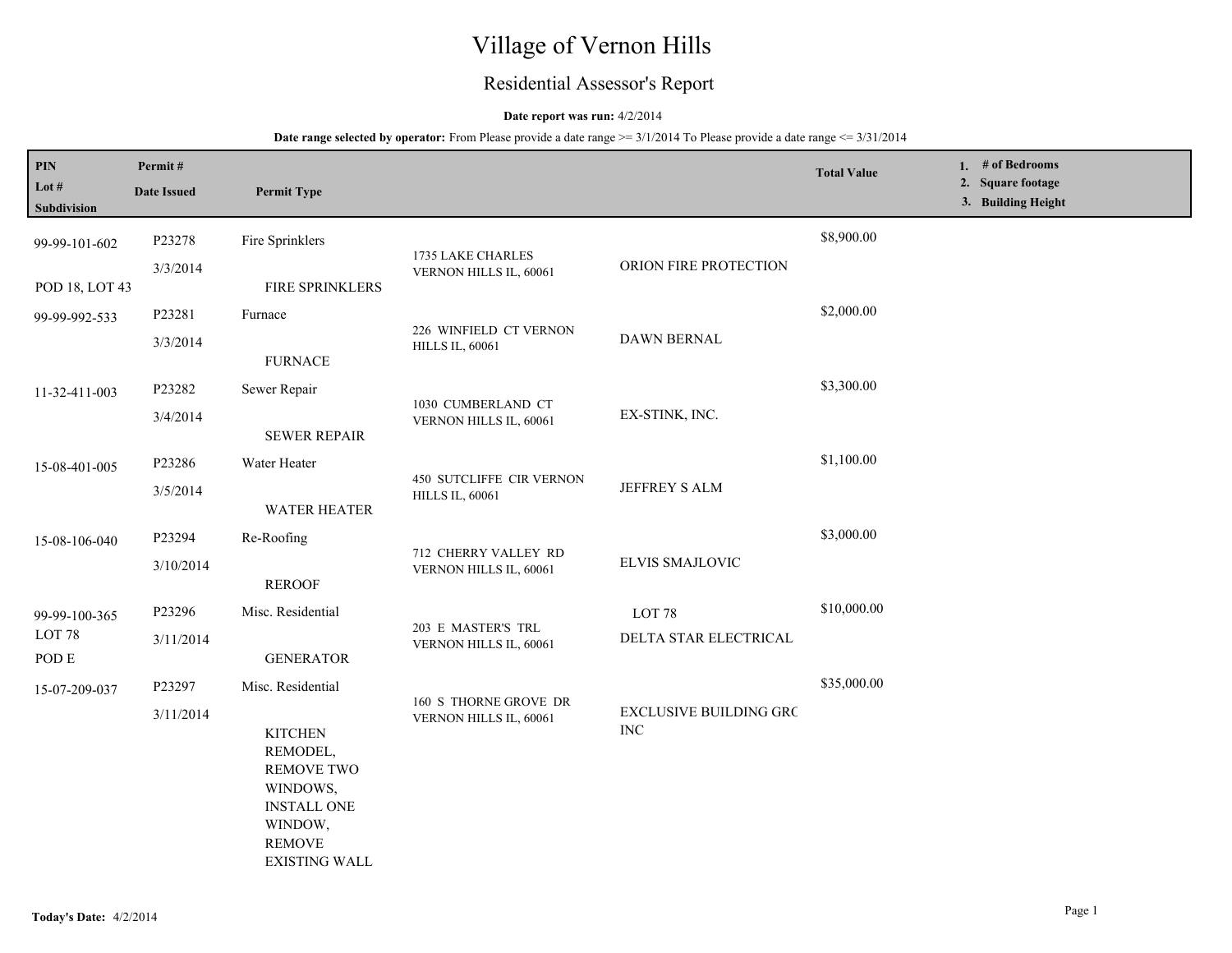## **Date range selected by operator:** From Please provide a date range >= 3/1/2014 To Please provide a date range <= 3/31/2014

| PIN<br>Lot #<br>Subdivision            | Permit#<br><b>Date Issued</b> | <b>Permit Type</b>                                                                                                               |                                                                          |                                      | <b>Total Value</b> | 1. # of Bedrooms<br>2. Square footage<br>3. Building Height |
|----------------------------------------|-------------------------------|----------------------------------------------------------------------------------------------------------------------------------|--------------------------------------------------------------------------|--------------------------------------|--------------------|-------------------------------------------------------------|
| 15-05-425-020                          | P23303<br>3/12/2014           | Water Heater<br><b>WATER HEATER</b>                                                                                              | 308 AQUA CT VERNON<br><b>HILLS IL, 60061</b>                             | <b>JAMES TEHRANI</b>                 | \$744.00           |                                                             |
| 99-00-000-541                          | P23304<br>3/12/2014           | Water Heater<br><b>WATER HEATER</b>                                                                                              | 586 E HARVEY LAKE DR<br>VERNON HILLS IL, 60061                           | <b>SUSAN MONTAINI</b>                | \$1,200.00         |                                                             |
| 99-99-996-799<br><b>TORREY PINES</b>   | P23306<br>3/13/2014           | Swimming Pool/Spa<br>Fence<br>Patio <sub>FENCE</sub> , POOL &<br><b>PATIO</b>                                                    | 476 W TORREY PINES WAY<br>VERNON HILLS IL, 60061                         | LIFESTYLE CONCEPT INC                | \$66,171.00        |                                                             |
| 99-99-991-389                          | P23307<br>3/13/2014           | Fire Alarm<br><b>FIRE ALARM</b><br>PANEL-1400 - 1416<br><b>SUTTON CT</b>                                                         | MANOR HOMES OF NEW CI<br>1400 SUTTON CT VERNON<br><b>HILLS IL, 60061</b> | <b>TYCO INTEGRATED SECUR</b>         | \$1,873.00         |                                                             |
| 15-05-405-036                          | P23308<br>3/13/2014           | Water Heater<br><b>WATER HEATER</b>                                                                                              | 226 ANNAPOLIS DR<br>VERNON HILLS IL, 60061                               | <b>B. KIESGEN PLUMBING</b>           | \$1,000.00         |                                                             |
| 99-99-100-596<br>$30-4$<br>POD D, 30-4 | P23309<br>3/13/2014           | Water Heater<br><b>WATER HEATER</b>                                                                                              | 1971 CRENSHAW VERNON<br><b>HILLS IL, 60061</b>                           | D<br>$30 - 4$<br>ROYAL PLUMBING, INC | \$300.00           |                                                             |
| 15-08-206-013                          | P23311<br>3/17/2014           | Water Heater<br><b>WATER HEATER</b>                                                                                              | 10 MANCHESTER LN<br>VERNON HILLS IL, 60061                               | RICHARD A WESTMAN                    | \$320.00           |                                                             |
| 15-09-101-004                          | P23312<br>3/17/2014           | Sewer Repair<br><b>SEWER REPAIR,</b><br>PER CONTRACTOR<br>TO RH - NO<br><b>CONCRETE IN</b><br><b>ROW BEING</b><br><b>REMOVED</b> | 8 DEERPATH DR VERNON<br><b>HILLS IL, 60061</b>                           | TYLERS UNDERGROUND                   | \$3,800.00         |                                                             |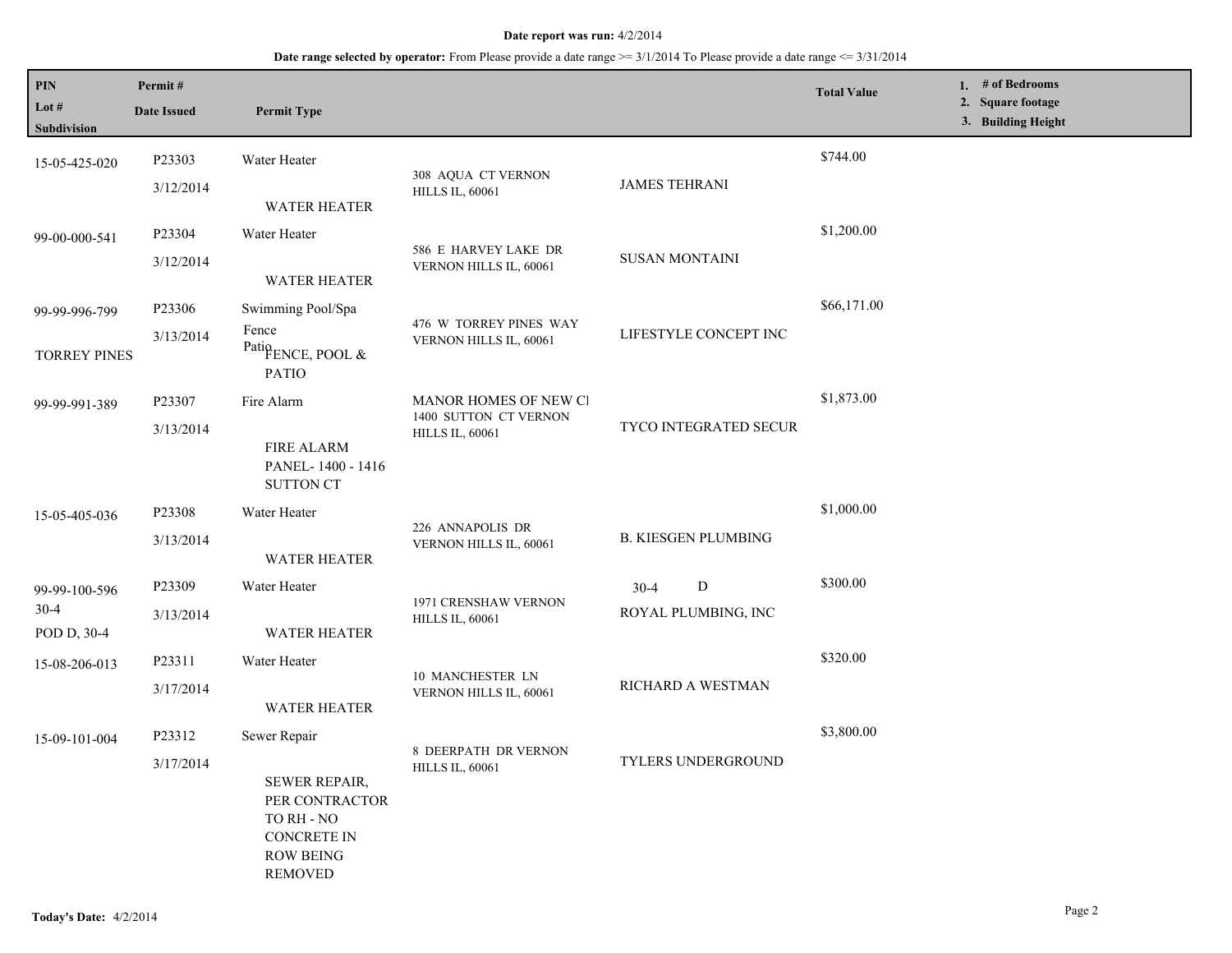## **Date range selected by operator:** From Please provide a date range >= 3/1/2014 To Please provide a date range <= 3/31/2014

| PIN<br>Lot $#$<br>Subdivision | Permit#<br><b>Date Issued</b> | <b>Permit Type</b>                               |                                                        |                                   | <b>Total Value</b> | 1. # of Bedrooms<br>2. Square footage<br>3. Building Height |
|-------------------------------|-------------------------------|--------------------------------------------------|--------------------------------------------------------|-----------------------------------|--------------------|-------------------------------------------------------------|
| 99-99-101-677                 | P23316                        | Fire Sprinklers                                  | 713 THORNAPPLE CT<br>VERNON HILLS IL, 60061            | <b>NOVA FIRE PROTECTION</b>       | \$30,629.00        |                                                             |
| THE OAKS                      | 3/19/2014                     | FIRE SPRINKLER:<br>BLDG 713-723                  |                                                        |                                   |                    |                                                             |
| 99-99-101-646                 | P23317                        | Fire Sprinklers                                  | THE OAKS APARTMENTS<br>107 OAK LEAF LN VERNON          | NOVA FIRE PROTECTION              | \$120,249.00       |                                                             |
| THE OAKS                      | 3/19/2014                     | FIRE SPRINKLER                                   | <b>HILLS IL, 60061</b>                                 |                                   |                    |                                                             |
| 99-99-101-646                 | P23320                        | Fire Alarm                                       | THE OAKS APARTMENTS<br>107 OAK LEAF LN VERNON          |                                   | \$39,028.00        |                                                             |
| THE OAKS                      | 3/20/2014                     | <b>FIRE ALARM</b>                                | <b>HILLS IL, 60061</b>                                 | ZOEPAZ INC                        |                    |                                                             |
| 99-99-101-677                 | P23321                        | Fire Alarm                                       |                                                        | ZOEPAZ INC                        | \$16,670.00        |                                                             |
| THE OAKS                      | 3/20/2014                     | <b>FIRE ALARM:</b><br>BLDG 713-723<br>THORNAPPLE | 713 THORNAPPLE CT<br>VERNON HILLS IL, 60061            |                                   |                    |                                                             |
| 99-99-992-673                 | P23323                        | Water Heater                                     | 240 COURT OF SHOREWOOD<br>VERNON HILLS IL, 60061       | ABT HOME SERVICES, INC            | \$695.00           |                                                             |
|                               | 3/21/2014                     | <b>WATER HEATER</b>                              |                                                        |                                   |                    |                                                             |
| 99-99-101-574                 | P23324                        | Fire Sprinklers                                  |                                                        | STERLING FIRE PROTECTIC           | \$5,000.00         |                                                             |
| POD 18, LOT 8                 | 3/21/2014                     | <b>FIRE SPRINKLERS</b>                           | 1860 LAKE CHARLES<br>VERNON HILLS IL, 60061            |                                   |                    |                                                             |
| 15-09-103-012                 | P23327                        | Air Conditioning                                 | 11 LINDON LN VERNON                                    | FOUR SEASONS INC                  | \$3,470.00         |                                                             |
|                               | 3/21/2014                     | $\mathbf{A}/\mathbf{C}$                          | <b>HILLS IL, 60061</b>                                 |                                   |                    |                                                             |
| 15-06-409-010                 | P23328                        | Security System                                  | 241 N FIORE PKWY                                       | ADT SECURITY SERVICES,            | \$1,367.00         |                                                             |
|                               | 3/21/2014                     | <b>SECURITY</b><br><b>SYSTEM</b>                 | VERNON HILLS IL, 60061                                 |                                   |                    |                                                             |
| 15-08-202-022                 | P23329                        | Re-Roofing                                       |                                                        | NICO CONSTRUCTION &<br>REMODELING | \$10,600.00        |                                                             |
|                               | 3/24/2014                     | <b>REROOF</b>                                    | <b>66 MONTEREY DR VERNON</b><br><b>HILLS IL, 60061</b> |                                   |                    |                                                             |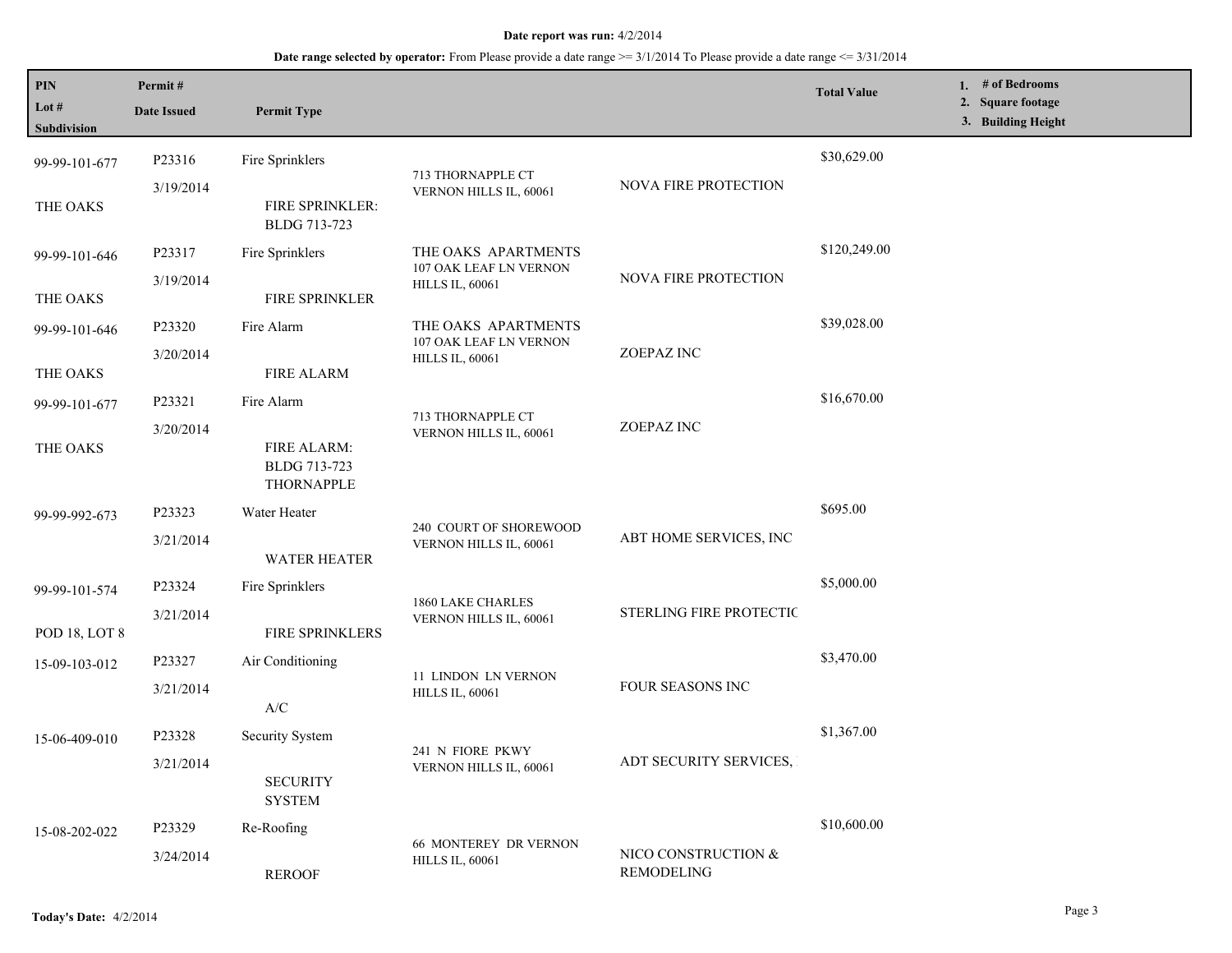## **Date range selected by operator:** From Please provide a date range >= 3/1/2014 To Please provide a date range <= 3/31/2014

| $\mathbf{PIN}$<br>Lot #<br><b>Subdivision</b> | Permit#<br><b>Date Issued</b> | <b>Permit Type</b>                        |                                                  |                                                 | <b>Total Value</b> | 1. # of Bedrooms<br>2. Square footage<br>3. Building Height |
|-----------------------------------------------|-------------------------------|-------------------------------------------|--------------------------------------------------|-------------------------------------------------|--------------------|-------------------------------------------------------------|
| 11-32-301-013                                 | P23335                        | Re-Roofing                                | 1109 SWINBURNE PL                                |                                                 | \$6,755.00         |                                                             |
|                                               | 3/25/2014                     | <b>REROOF</b>                             | VERNON HILLS IL, 60061                           | <b>CUSTOM ROOFING</b><br>CONTRACTING LTD (UNLT) |                    |                                                             |
| 99-00-000-110                                 | P23336                        | Water Heater                              | 321 BIRCHWOOD CT<br>VERNON HILLS IL, 60061       |                                                 | \$1,075.00         |                                                             |
|                                               | 3/25/2014                     | <b>WATER HEATER</b>                       |                                                  | AMANDA SEPERGHAN                                |                    |                                                             |
| 99-99-995-180                                 | P23341                        | Fire Sprinklers                           | 82 COMMONWEALTH CT                               | NOVA FIRE PROTECTION                            | \$15,780.00        |                                                             |
|                                               | 3/26/2014                     | FIRE SPRINKLER, 4<br>UNIT APT BLDG        | VERNON HILLS IL, 60061                           |                                                 |                    |                                                             |
| 99-99-991-750                                 | P23342                        | Misc. Residential                         | 1726 N SHOAL CREEK TER<br>VERNON HILLS IL, 60061 | <b>SCOTT ZIEMKE</b>                             | \$11,300.00        |                                                             |
|                                               | 3/27/2014                     | <b>BSMT: NO</b><br><b>PLUMBING</b>        |                                                  |                                                 |                    |                                                             |
| 15-04-305-034                                 | P23345                        | Re-Roofing                                |                                                  |                                                 | \$5,200.00         |                                                             |
|                                               | 3/28/2014                     | <b>REROOF</b>                             | 104 ANNE CT VERNON<br><b>HILLS IL, 60061</b>     | WILLIAMS ROOFING &<br><b>INSULATION (LTD)</b>   |                    |                                                             |
| 11-32-416-055                                 | P23347                        | Re-Roofing                                |                                                  | SITE MAINTENANCE INC.<br>(UNLTD)                | \$18,263.00        |                                                             |
|                                               | 3/28/2014                     | <b>REROOF BLDG:</b><br>821-827            | 821 FAULKNER PL VERNON<br><b>HILLS IL, 60061</b> |                                                 |                    |                                                             |
| 11-32-416-051                                 | P23348                        | Re-Roofing                                | 831 FAULKNER PL VERNON<br><b>HILLS IL, 60061</b> | SITE MAINTENANCE INC.<br>(UNLTD)                | \$22,829.00        |                                                             |
|                                               | 3/28/2014                     | <b>REROOF BLDG:</b><br>831-839            |                                                  |                                                 |                    |                                                             |
| 11-32-416-105                                 | P23349                        | Re-Roofing                                |                                                  | SITE MAINTENANCE INC.<br>(UNLTD)                | \$27,395.00        |                                                             |
|                                               | 3/28/2014                     | <b>REROOF</b><br><b>BUILDING: 831-841</b> | 831 GLADSTONE DR<br>VERNON HILLS IL, 60061       |                                                 |                    |                                                             |